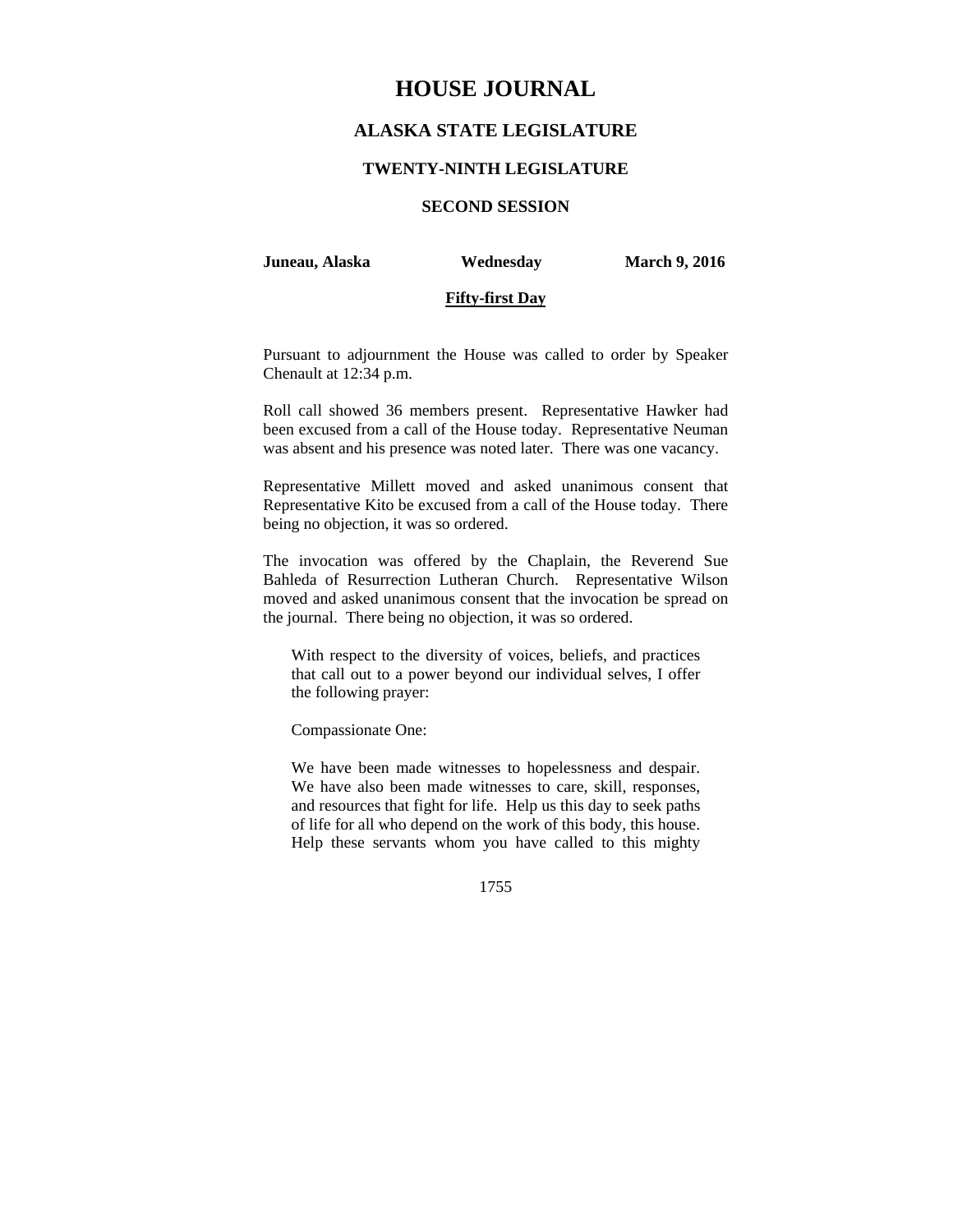work to use their gifts for the well-being of all. For the sake of the people they serve, for the sake of the land they steward, give them courage, open them to surprise, fill their speech with grace, turn their hearts to the vulnerable, make them models of justice and joy. Help us all to know your peace. Strengthen us all to abide in your peace. Bless us all as we rest in your peace. Amen.

The Pledge of Allegiance was led by Representative Millett.

# **CERTIFICATION OF THE JOURNAL**

Representative Millett moved and asked unanimous consent that the journal for the 49th and 50th legislative days be approved as certified by the Chief Clerk. There being no objection, it was so ordered.

**\* \* \* \* \*** 

Representative Tuck introduced Briella and Kendal Herron, Guest Pages, from Bethel.

# **MESSAGES FROM THE GOVERNOR**

The following letter dated March 8, 2016, was read:

"Dear Speaker Chenault:

Pursuant to my authority under Article II, Section 4 of the Alaska Constitution, I have appointed Ivy Spohnholz to fill the vacancy in the Alaska State House of Representatives, District 16.

Subject to confirmation by the House Democrats, Ivy Spohnholz will hold this office for the remainder of the unexpired term for House District 16.

Sincerely, /s/ Bill Walker Governor"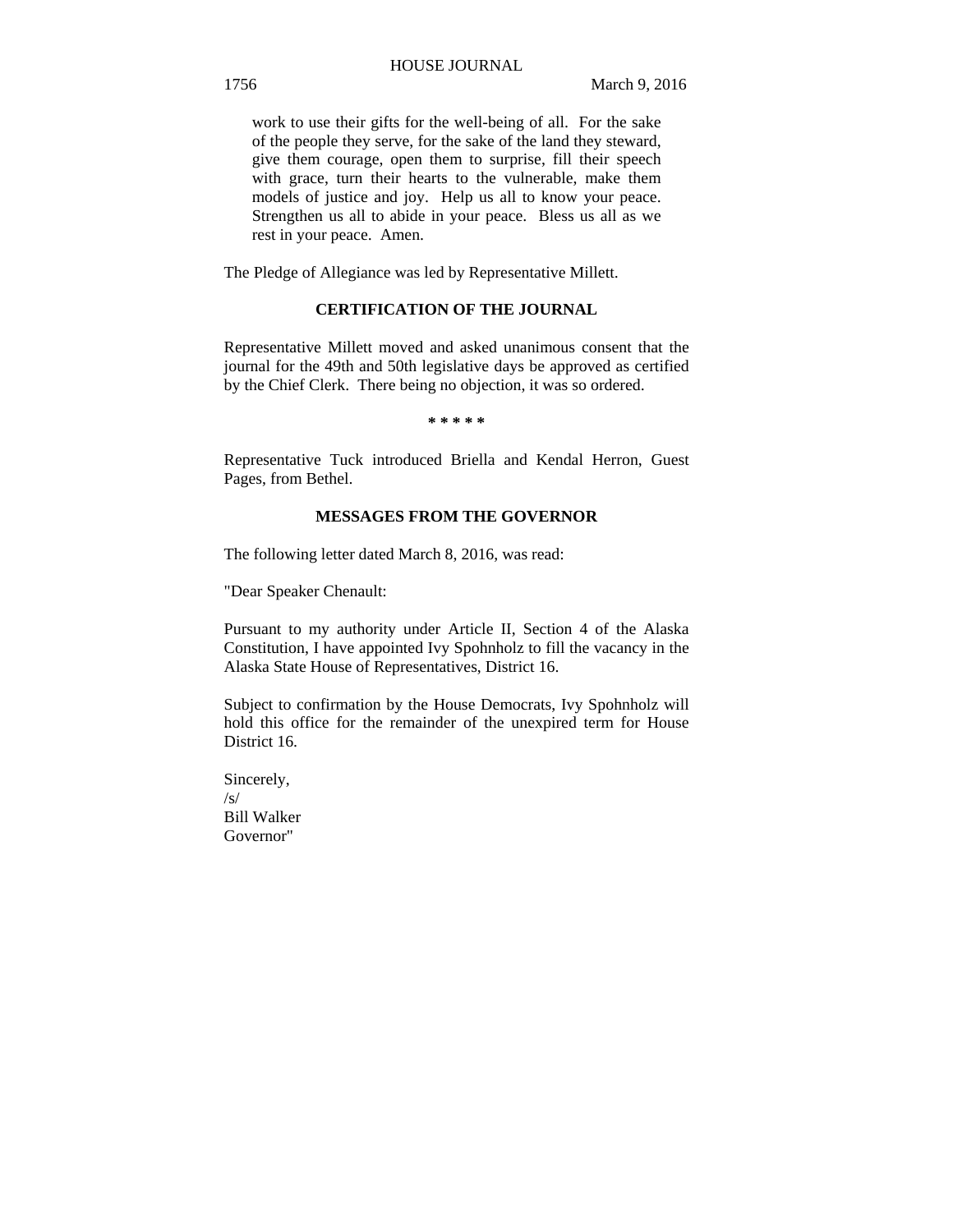# **COMMUNICATIONS**

The following letter dated March 8, 2016, was read:

"Dear Speaker Chenault:

This letter affirms that the members of the House of Representatives who are Democrats unanimously confirmed Governor Bill Walker's appointment of Ivy Spohnholz to fill the vacant House District 16 seat on this day.

I sign this letter on behalf of the members of both the minority and majority caucuses of the House of Representatives who are Democrats.

Best regards, /s/ Representative Chris Tuck, D - Anchorage Alaska Independent Democratic Coalition Leader"

A letter dated March 7, 2016, was received from Lieutenant Governor Mallott, stating he certified the proper filing of the following petition, and it is on file in the Chief Clerk's office: "An Act Allowing Qualified Individuals to Register to Vote When Applying for a Permanent Fund Dividend."

### **REPORTS OF STANDING COMMITTEES**

#### **HB 227**

The Health & Social Services Committee considered:

#### HOUSE BILL NO. 227

"An Act relating to medical assistance reform measures; relating to administrative appeals of civil penalties for medical assistance providers; relating to the duties of the Department of Health and Social Services; relating to audits and civil penalties for medical assistance providers; relating to medical assistance cost containment measures by the Department of Health and Social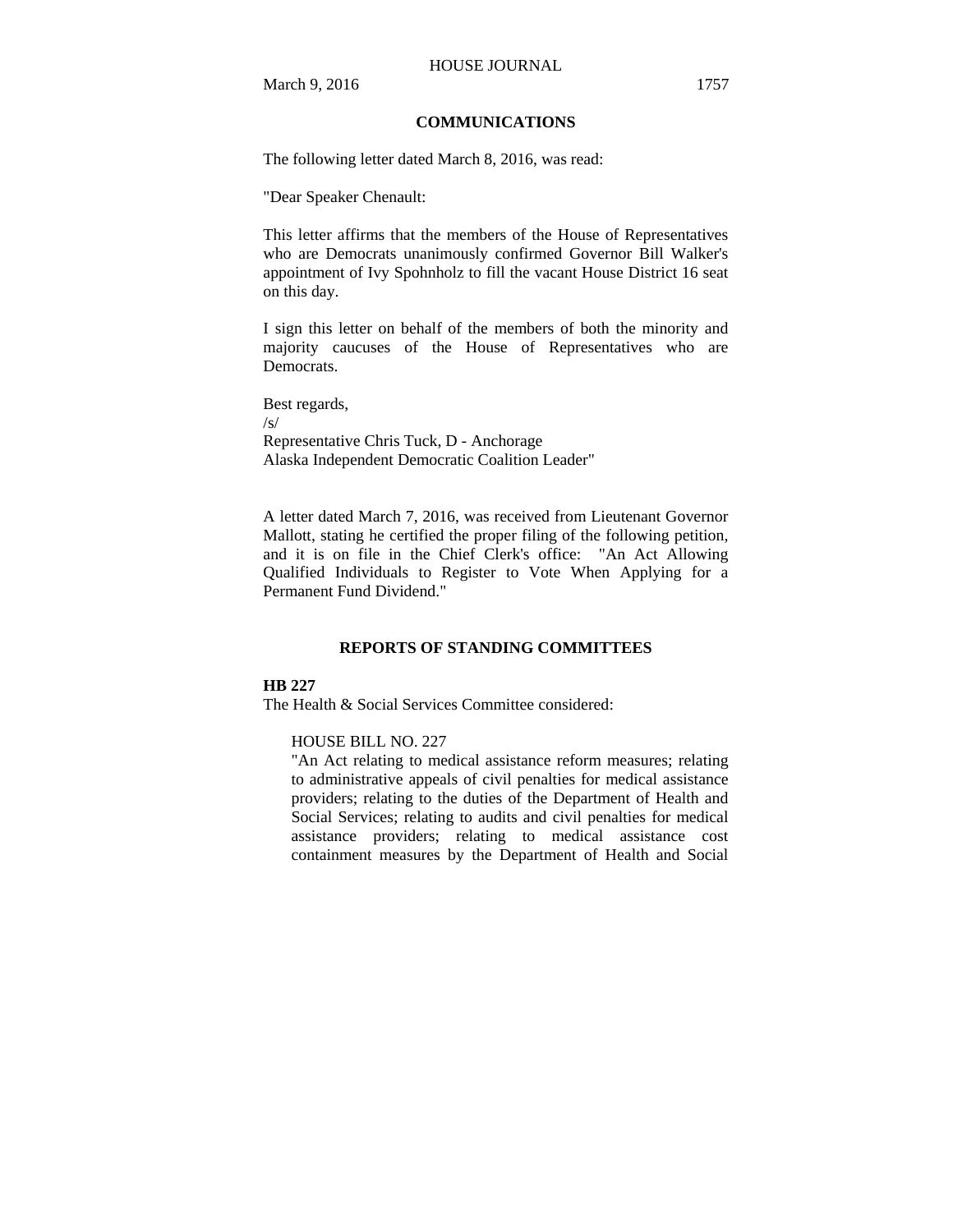Services; relating to medical assistance coverage of clinic and rehabilitative services; and providing for an effective date."

and recommends it be replaced with:

#### CS FOR HOUSE BILL NO. 227(HSS)

"An Act relating to medical assistance reform measures; relating to administrative appeals of civil penalties for medical assistance providers; relating to the duties of the Department of Health and Social Services; relating to audits and civil penalties for medical assistance providers; relating to medical assistance cost containment measures by the Department of Health and Social Services; relating to medical assistance coverage of clinic and rehabilitative services; relating to federal reimbursement for Alaska Native health services; and providing for an effective date."

The report was signed by Representative Seaton, Chair, with the following individual recommendations:

Do pass (6): Stutes, Talerico, Wool, Tarr, Foster, Seaton

Do not pass (1): Vazquez

The following fiscal note(s) apply to CSHB 227(HSS):

- 1. Fiscal, Dept. of Health & Social Services
- 2. Fiscal, Dept. of Health & Social Services
- 3. Fiscal, Dept. of Health & Social Services
- 4. Fiscal, Dept. of Health & Social Services
- 5. Fiscal, Dept. of Health & Social Services
- 6. Fiscal, Dept. of Health & Social Services
- 7. Fiscal, Dept. of Health & Social Services
- 8. Fiscal, Dept. of Health & Social Services
- 9. Fiscal, Dept. of Health & Social Services
- 10. Fiscal, Dept. of Health & Social Services
- 11. Fiscal, Dept. of Health & Social Services

HB 227 was referred to the Finance Committee.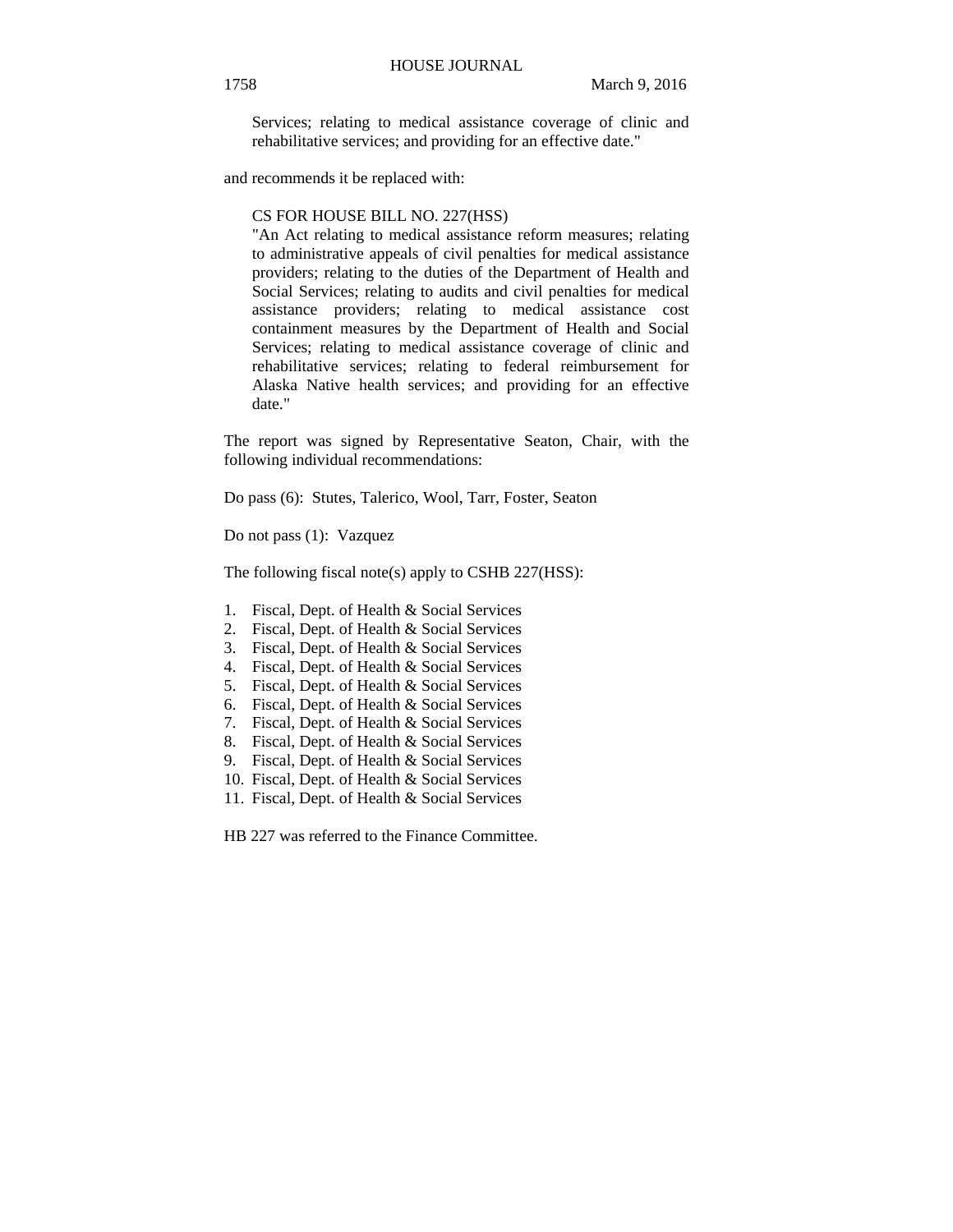March 9, 2016 1759

# **HB 256**

The Finance Committee considered:

### HOUSE BILL NO. 256

"An Act making appropriations for the operating and loan program expenses of state government and for certain programs, capitalizing funds, making reappropriations, making supplemental appropriations, and making appropriations under art. IX, sec. 17(c), Constitution of the State of Alaska, from the constitutional budget reserve fund; and providing for an effective date."

and recommends it be replaced with:

### CS FOR HOUSE BILL NO. 256(FIN)

"An Act making appropriations for the operating and loan program expenses of state government and for certain programs; capitalizing funds; amending appropriations; repealing appropriations; making supplemental appropriations; and providing for an effective date."

The report was signed by Representatives Neuman and Thompson, Co-chairs, with the following individual recommendations:

Do pass (5): Saddler, Edgmon, Munoz, Neuman, Thompson

No recommendation (4): Pruitt, Wilson, Guttenberg, Gattis,

Amend (2): Kawasaki, Gara

HB 256 is on today's calendar.

### **HB 257**

The Finance Committee considered:

### HOUSE BILL NO. 257

"An Act making appropriations for the operating and capital expenses of the state's integrated comprehensive mental health program; and providing for an effective date."

and recommends it be replaced with: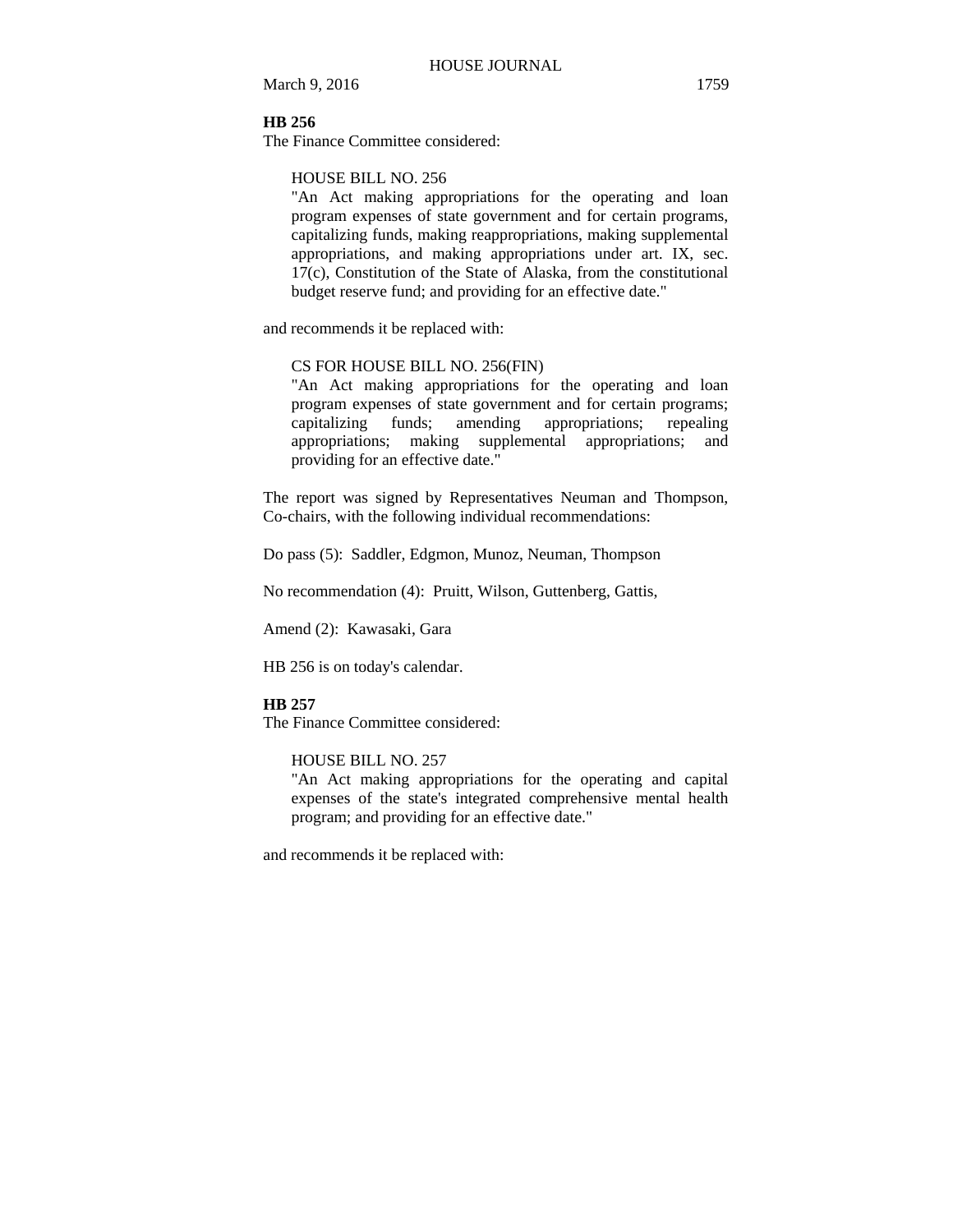### CS FOR HOUSE BILL NO. 257(FIN)

"An Act making appropriations for the operating and capital expenses of the state's integrated comprehensive mental health program; making supplemental appropriations; and providing for an effective date."

The report was signed by Representatives Neuman and Thompson, Co-chairs, with the following individual recommendations:

Do pass (5): Saddler, Edgmon, Munoz, Neuman, Thompson

No recommendation (5): Pruitt, Gara, Wilson, Guttenberg, Gattis

Amend (1): Kawasaki

HB 257 is on today's calendar.

\*\*The presence of Representative Neuman was noted.

# **INTRODUCTION OF CITATIONS**

The following citations were introduced and referred to the Rules Committee for placement on the calendar:

Honoring - The Spear Squadron Ranger Battalion of the Nepalese Army

By Representative Stutes; Senator Stevens

In Memoriam - Ronald McMahan By Representative Guttenberg

In Memoriam - Charles Caldwell Hawley By Representative Hawker

In Memoriam - Doug Demarest By Senator Gardner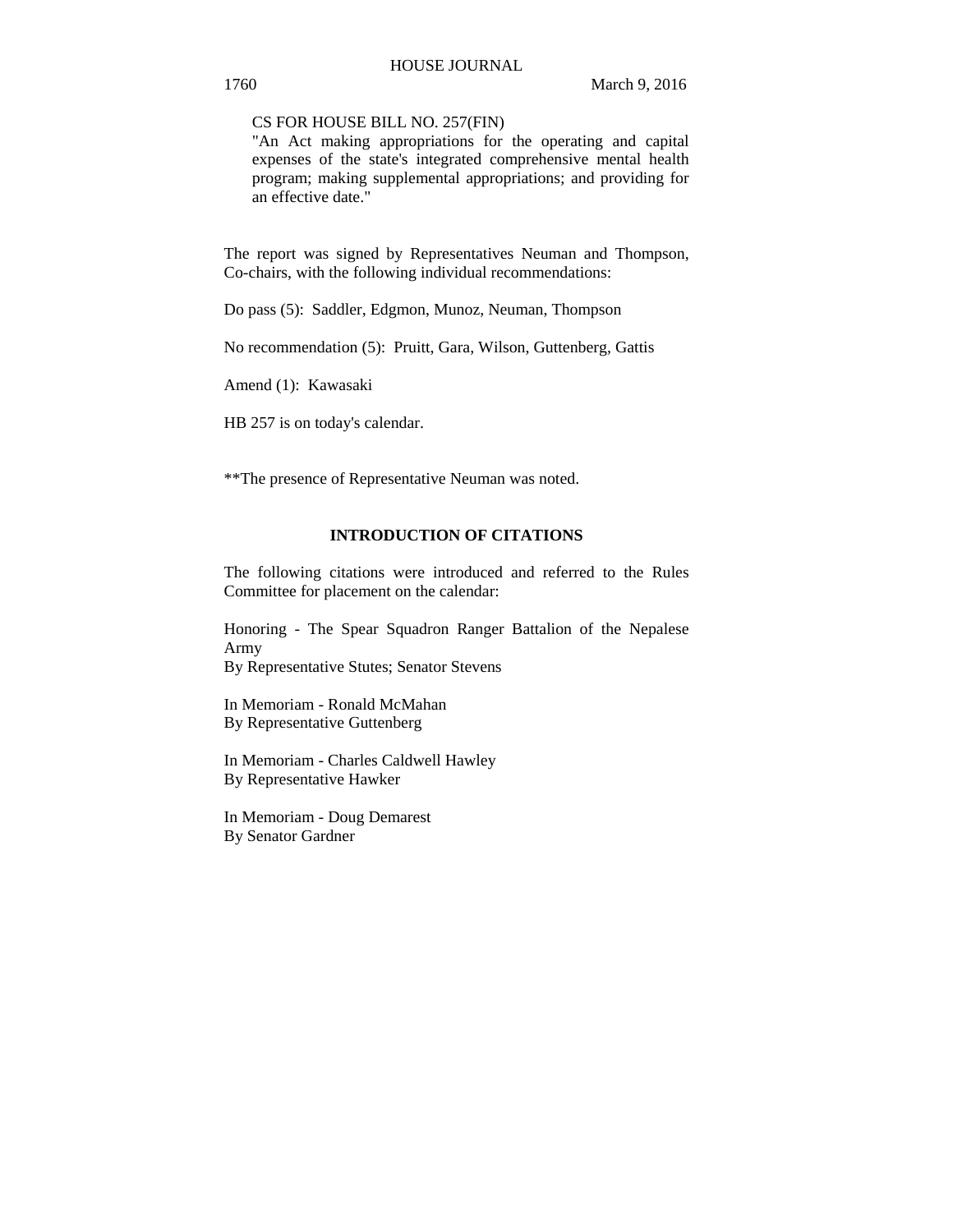# **INTRODUCTION, FIRST READING, AND REFERENCE OF HOUSE BILLS**

### **HB 370**

HOUSE BILL NO. 370 by the House Community and Regional Affairs Committee, entitled:

"An Act relating to municipal tax exemptions."

was read the first time and referred to the Community & Regional Affairs Committee.

# **CONSIDERATION OF THE DAILY CALENDAR**

# **SECOND READING OF HOUSE BILLS**

### **HB 256**

The following was read the second time:

# HOUSE BILL NO. 256

"An Act making appropriations for the operating and loan program expenses of state government and for certain programs, capitalizing funds, making reappropriations, making supplemental appropriations, and making appropriations under art. IX, sec. 17(c), Constitution of the State of Alaska, from the constitutional budget reserve fund; and providing for an effective date."

with the: **Journal Page** 

FIN RPT CS(FIN) NT 5DP 4NR 2AM 1759

Representative Millett moved and asked unanimous consent that the following committee substitute be adopted in lieu of the original bill:

### CS FOR HOUSE BILL NO. 256(FIN)

"An Act making appropriations for the operating and loan program expenses of state government and for certain programs; capitalizing funds; amending appropriations; repealing appropriations; making supplemental appropriations; and providing for an effective date."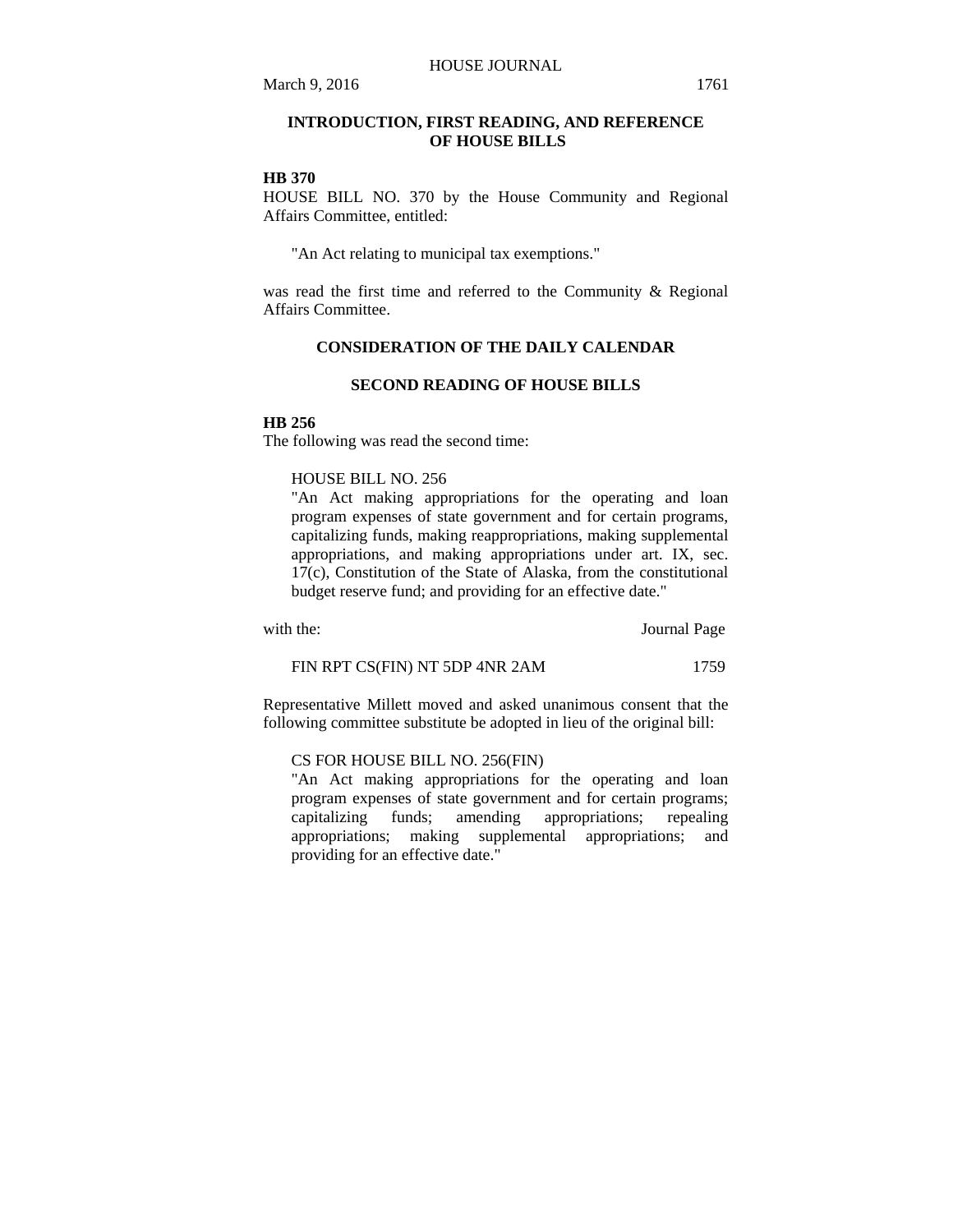1762 March 9, 2016

There being no objection, it was so ordered.

Representative Millett moved and asked unanimous consent that CSHB 256(FIN) be considered engrossed, advanced to third reading, and placed on final passage.

There was objection.

CSHB 256(FIN) will advance to third reading on tomorrow's calendar.

# **HB 257**

The following was read the second time:

HOUSE BILL NO. 257

"An Act making appropriations for the operating and capital expenses of the state's integrated comprehensive mental health program; and providing for an effective date."

| with the: | Journal Page |
|-----------|--------------|
|           |              |

| FIN RPT CS(FIN) NT 5DP 5NR 1AM | 1759 |
|--------------------------------|------|
|--------------------------------|------|

Representative Millett moved and asked unanimous consent that the following committee substitute be adopted in lieu of the original bill:

### CS FOR HOUSE BILL NO. 257(FIN)

"An Act making appropriations for the operating and capital expenses of the state's integrated comprehensive mental health program; making supplemental appropriations; and providing for an effective date."

There being no objection, it was so ordered.

Representative Millett moved and asked unanimous consent that CSHB 257(FIN) be considered engrossed, advanced to third reading, and placed on final passage.

There was objection.

CSHB 257(FIN) will advance to third reading on tomorrow's calendar.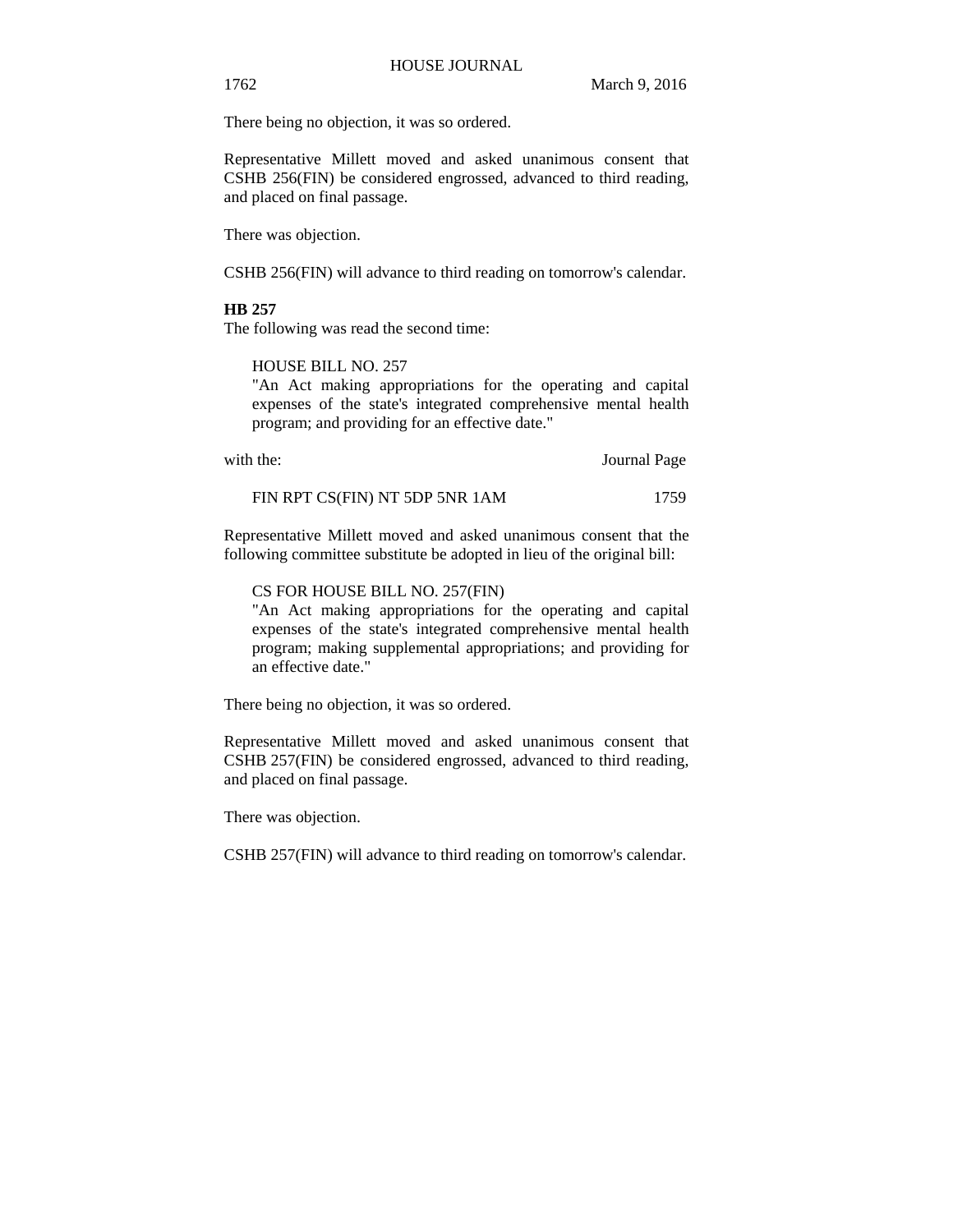### HOUSE JOURNAL

# **LEGISLATIVE CITATIONS**

Representative Millett moved and asked unanimous consent that the House approve the citations on the calendar. There being no objection, the following citations were approved and sent to enrolling:

#### Honoring - Evangeline Cox

By Representatives Chenault, Claman, Colver, Drummond, Edgmon, Foster, Gara, Gattis, Guttenberg, Hawker, Herron, Hughes, Johnson, Josephson, Kawasaki, Keller, Kito, Kreiss-Tomkins, LeDoux, Lynn, Millett, Munoz, Nageak, Neuman, Olson, Ortiz, Pruitt, Saddler, Seaton, Stutes, Talerico, Tarr, Thompson, Tilton, Tuck, Vazquez, Wilson, Wool; Senator Micciche

### Honoring - Steve Heimel

By Senator Gardner; Representatives Drummond, Gara, Chenault, Claman, Colver, Edgmon, Foster, Gattis, Guttenberg, Hawker, Herron, Hughes, Johnson, Josephson, Kawasaki, Keller, Kito, Kreiss-Tomkins, LeDoux, Lynn, Millett, Munoz, Nageak, Neuman, Olson, Ortiz, Pruitt, Saddler, Seaton, Stutes, Talerico, Tarr, Thompson, Tilton, Tuck, Vazquez, Wilson, Wool

Honoring - West High School Eagles, 2016 4A Hockey State Champions

By Senators Costello, Stoltze; Representatives Chenault, Claman, Colver, Drummond, Edgmon, Foster, Gara, Gattis, Guttenberg, Hawker, Herron, Hughes, Johnson, Josephson, Kawasaki, Keller, Kito, Kreiss-Tomkins, LeDoux, Lynn, Millett, Munoz, Nageak, Neuman, Olson, Ortiz, Pruitt, Reinbold, Saddler, Seaton, Stutes, Talerico, Tarr, Thompson, Tilton, Tuck, Vazquez, Wilson, Wool

### In Memoriam - Dorothy Joan Burnett Henry

By Representatives Vazquez, Gara, Chenault, Claman, Colver, Drummond, Edgmon, Foster, Gattis, Guttenberg, Hawker, Herron, Hughes, Johnson, Josephson, Kawasaki, Keller, Kito, Kreiss-Tomkins, LeDoux, Lynn, Millett, Munoz, Nageak, Neuman, Olson, Ortiz, Pruitt, Reinbold, Saddler, Seaton, Stutes, Talerico, Tarr, Thompson, Tilton, Tuck, Wilson, Wool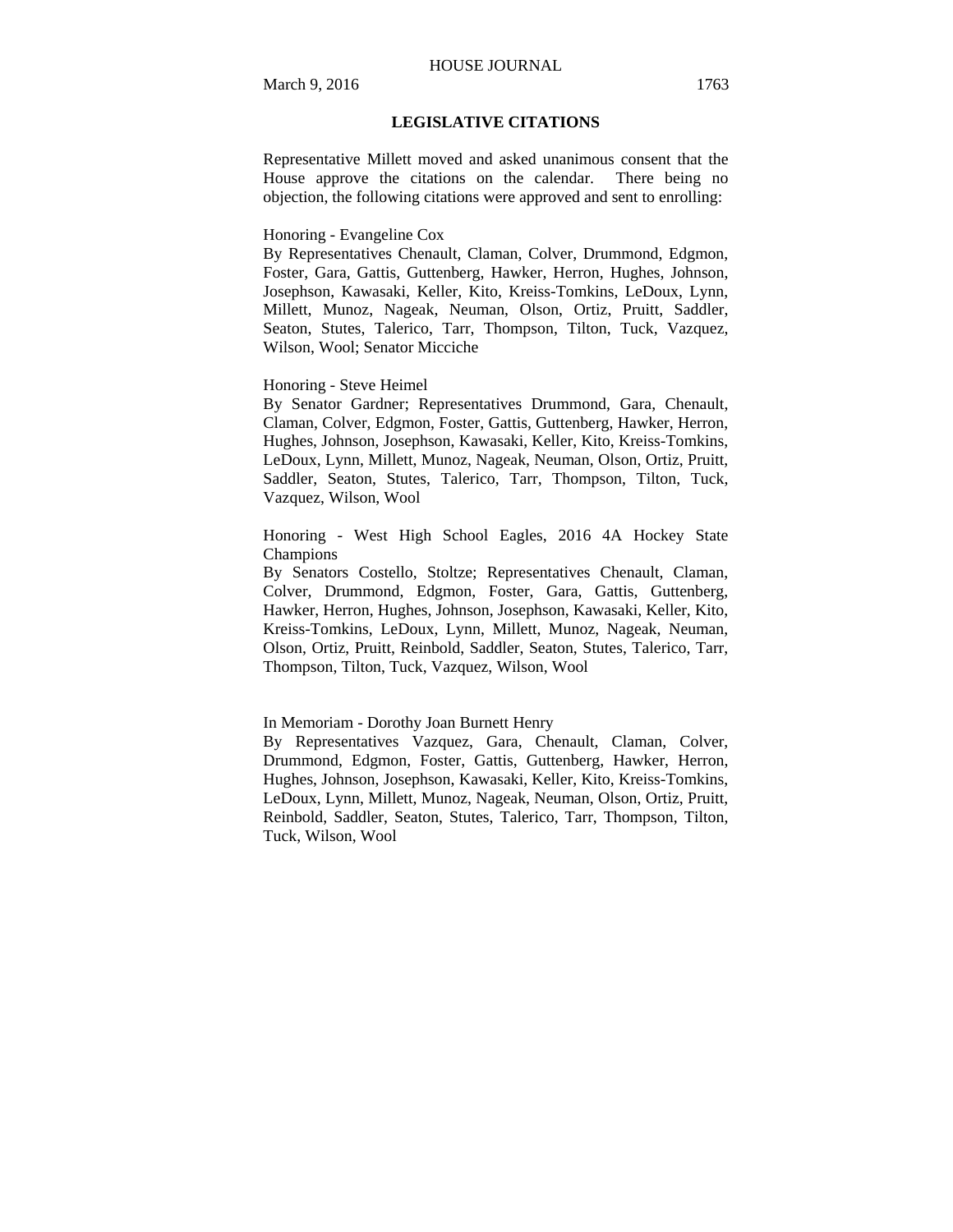In Memoriam - Doctor Julius Rockwell

By Senator Gardner; Representatives Drummond, Josephson, Chenault, Claman, Colver, Edgmon, Foster, Gara, Gattis, Guttenberg, Hawker, Herron, Hughes, Johnson, Kawasaki, Keller, Kito, Kreiss-Tomkins, LeDoux, Lynn, Millett, Munoz, Nageak, Neuman, Olson, Ortiz, Pruitt, Saddler, Seaton, Stutes, Talerico, Tarr, Thompson, Tilton, Tuck, Vazquez, Wilson, Wool

In Memoriam - Austin Hunter Edenfield

By Senator Huggins; Representatives Neuman, Chenault, Claman, Colver, Drummond, Edgmon, Foster, Gara, Gattis, Guttenberg, Hawker, Herron, Hughes, Johnson, Josephson, Kawasaki, Keller, Kito, Kreiss-Tomkins, LeDoux, Lynn, Millett, Munoz, Nageak, Olson, Ortiz, Pruitt, Saddler, Seaton, Stutes, Talerico, Tarr, Thompson, Tilton, Tuck, Vazquez, Wilson, Wool

### **UNFINISHED BUSINESS**

Representative Millett moved and asked unanimous consent that the following member be excused from a call of the House. There being no objection, the member was excused as noted:

Representative Colver – from 6:00 p.m., March 11 to 10:00 p.m., March 13

### **HB 186**

Representative Stutes added as a cosponsor to:

#### HOUSE BILL NO. 186

"An Act relating to vehicle registration; relating to off-road system restricted noncommercial drivers' licenses; relating to offroad system eligible areas; and relating to motor vehicle liability insurance."

### **HB 328**

Representative Herron added as a cosponsor to:

#### HOUSE BILL NO. 328

"An Act prohibiting smoking in certain places; relating to education on the smoking prohibition; and providing for an effective date."